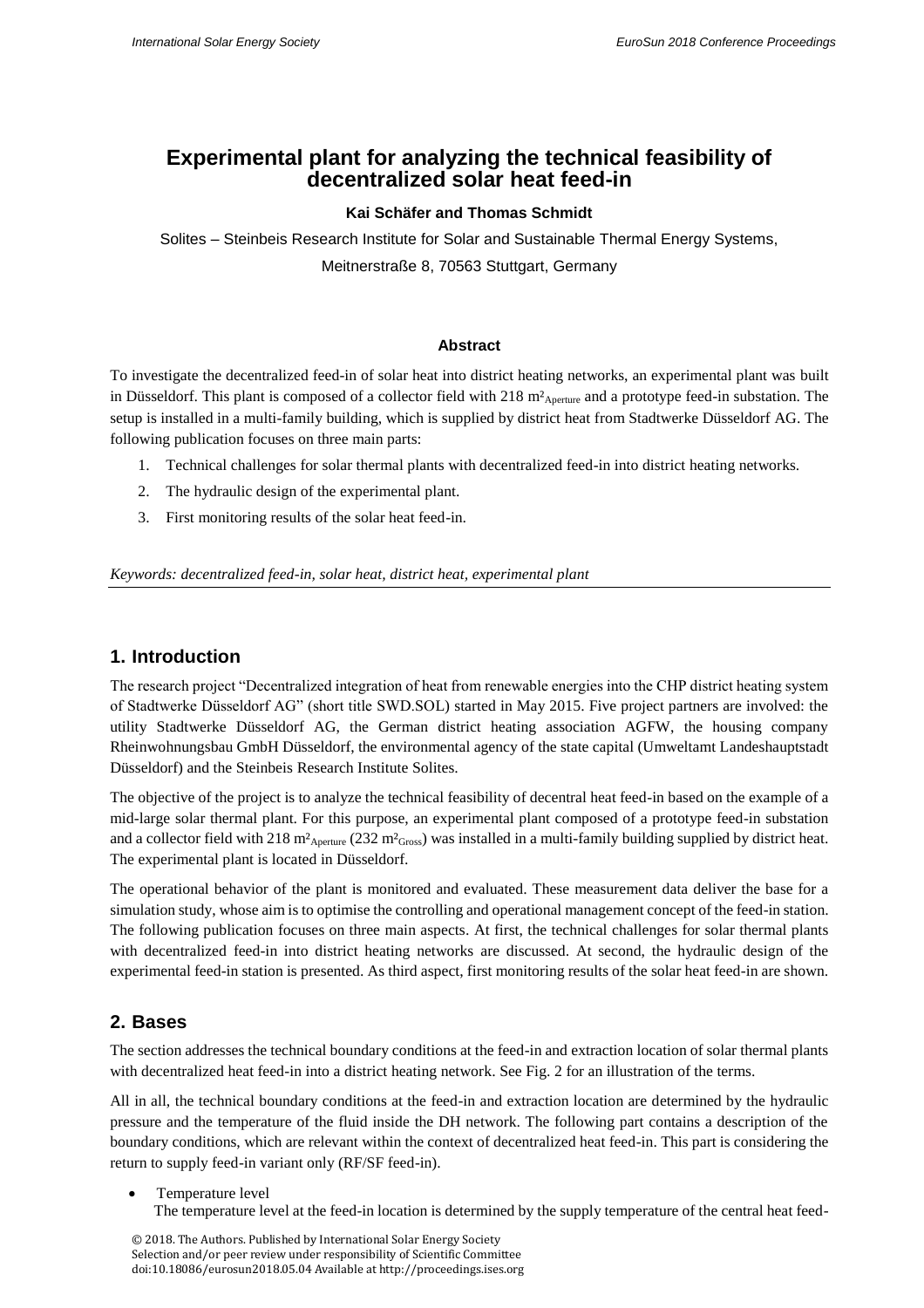#### K. Schäfer / EuroSun 2018 / ISES Conference Proceedings (2018)

in unit. For that, an adjustment depending on the ambient temperature is very common. This leads to variations in the temperature level at the feed-in location, which can be classified as slow according to time. Based on the DH network and the position in this network, supply flow temperatures between 70 °C to 100 °C are common during summer.

Temperature difference

Like the temperature level, the temperature difference between the feed-in and extraction location is also subject to changes during the year. Usual values for the summer period vary between 20 K and 30 K. During the transitional periods (spring and autumn), the temperature difference continues to rise. With respect to a variety of DH systems, values of over 40 K are fairly common in the winter period.

Differential pressure

The differential pressure between the feed-in and the extraction location is substantially determined by the position in the DH network. Values vary between the amount at the hydraulic critical net-point of the DH network (often approx. 1 bar) and the one at the central pump for increasing the network pressure (sometimes larger than 10 bar). Furthermore, the temporal profile of the differential pressure can be subject to very dynamic changes. As the analyses form Lennermo [Lennermo 2015 a] show, network operators are quite often not correctly informed about the real fluctuations of the differential pressure at potential feed-in locations. For example, Fig. 1 shows a section of a measurement series. The specified results relate to the differential pressure between the supply and return pipe at a certain position within the DH system of Malmö at which the heating network operator assumed mostly constant differential pressures.



**Fig. 1: Instantaneous values of the differential pressure between supply and return pipe; measurement has been done at a potential feed-in location in the DH network system of Malmö, Sweden; time step of measurement 10 s; source [Lennermo 2015 b]**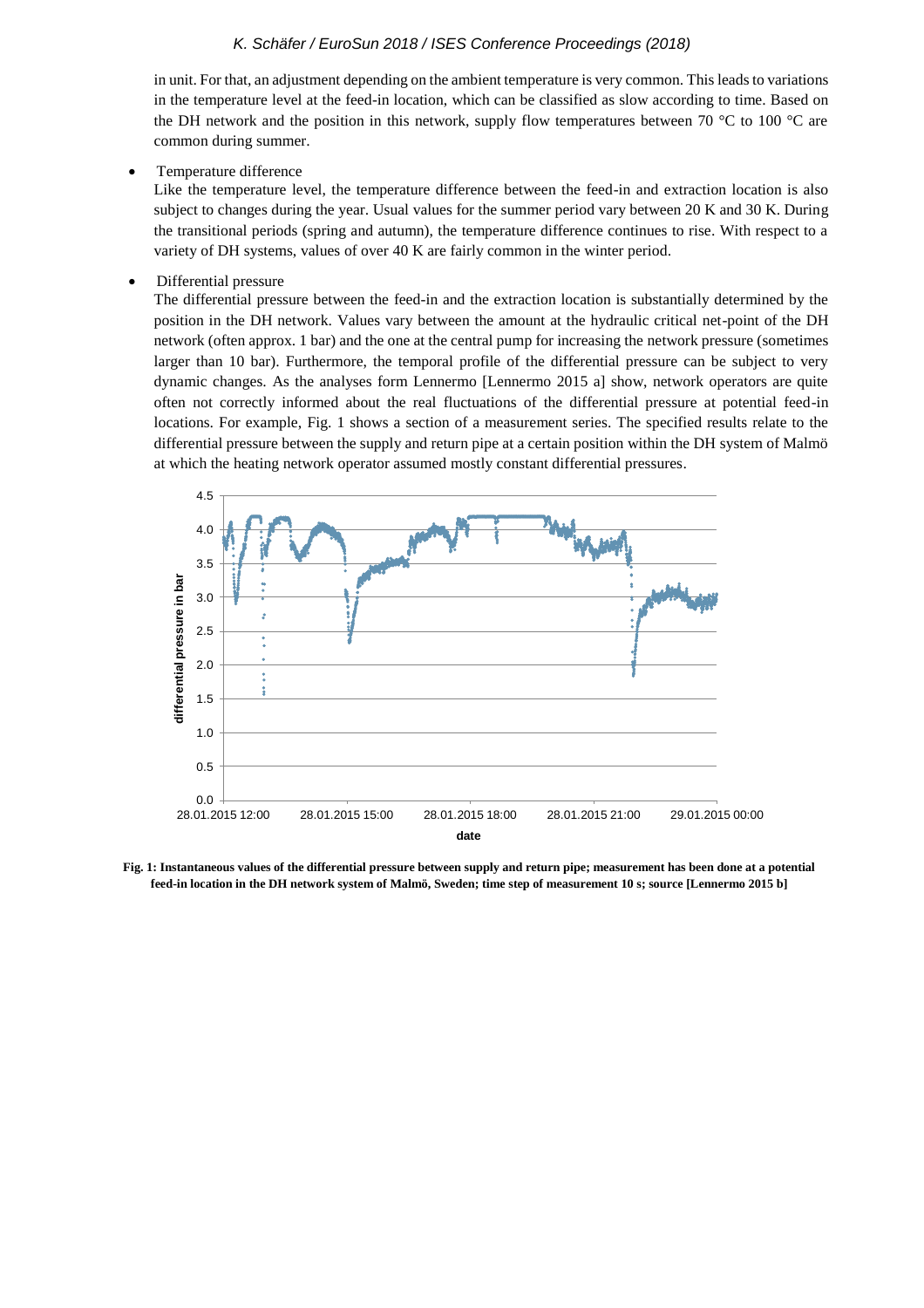# **3. Technical challenges**

Fig. 2 shows a schematic illustration of a solar thermal plant connected decentrally to the district heating network. The setup can be divided in (i) a collector loop and (ii) a feed-in loop. In the following, the technical challenges for solar thermal plants with decentralized feed-in are summarized. A separation according to the hydraulic loops of the example in Fig. 2 is done.



**Fig. 2: Schematic representation of a solar thermal plant variant for decentralized feed-in; for way of example the RF/SF feed-in is shown**

### *3.1. Feed-in loop*

The plant engineering in the feed-in loop basically has to solve two different tasks. On the one hand, the variable differential pressure between the feed-in and the extraction location must be exceeded to generate a flow rate in the feed-in loop. On the other hand, the flow rate must be adjusted to observe the required target temperature in accordance with the variable solar heat output available at the heat exchanger.

If both influencing parameters (differential pressure and solar heat output to be fed-in) present quick changes over time (which is often the case), it represents a very demanding control task.

However, if just one of the two specified influencing parameters present changes, the required target temperature control can be classified as unproblematic. For example this situation can be compared with solar thermal plants in which the collector loop is connected to a heat storage. In such a plant configuration the differential pressure in the corresponding hydraulic loop (storage charging loop) is almost constant. The almost constant pressure is only influenced by control demands for the pump, due to varying solar irradiation to keep the targeted DH network supply temperature.

Besides, every period without solar heat feed-in leads to a decrease of temperature within the connection pipes between the net heat exchanger and the feed-in location. Consequently, each start-up procedure of decentralized feed-in involves the risk of generating a cold node in the supply pipe of the DH network. To avoid this, technical measures are available (comparable to the solutions existing for conventional substations).

#### *3.2. Collector loop*

Compared with the conventional application range of solar thermal plants the temperature conditions in large DH networks are fairly uncommon. Both the temperature level and the temperature difference must be classified as high. In addition the requirement for a low number of start-up procedures of decentralized feed-in (expressed by AGFW) complicates the operation situation. According to this requirement, the temperature differences in the collector loop (classified as high) are to be maintained even during times with medium to low solar irradiation and relatively high temperature levels.

There are limitations for the variation of the flow speed inside the collector loop. The upper limit is defined by the tolerable maximum pressure drop in the hydraulic loop, the lower limit by the behavior of the fluid inside the collectors. According to physics, the degree of flow turbulence decreases in case of reduced flow speed and constant fluid temperature. For thermal and hydraulic reasons, a change of the flow state inside the collectors into the laminar flow range must be avoided during plant operation. Otherwise considerable reduction of the collector efficiency and the hydraulic friction pressure would occur. The latter may result in an unequal flow distribution through the single collector rows within the field since their hydraulic balancing is commonly carried out for turbulent flow conditions.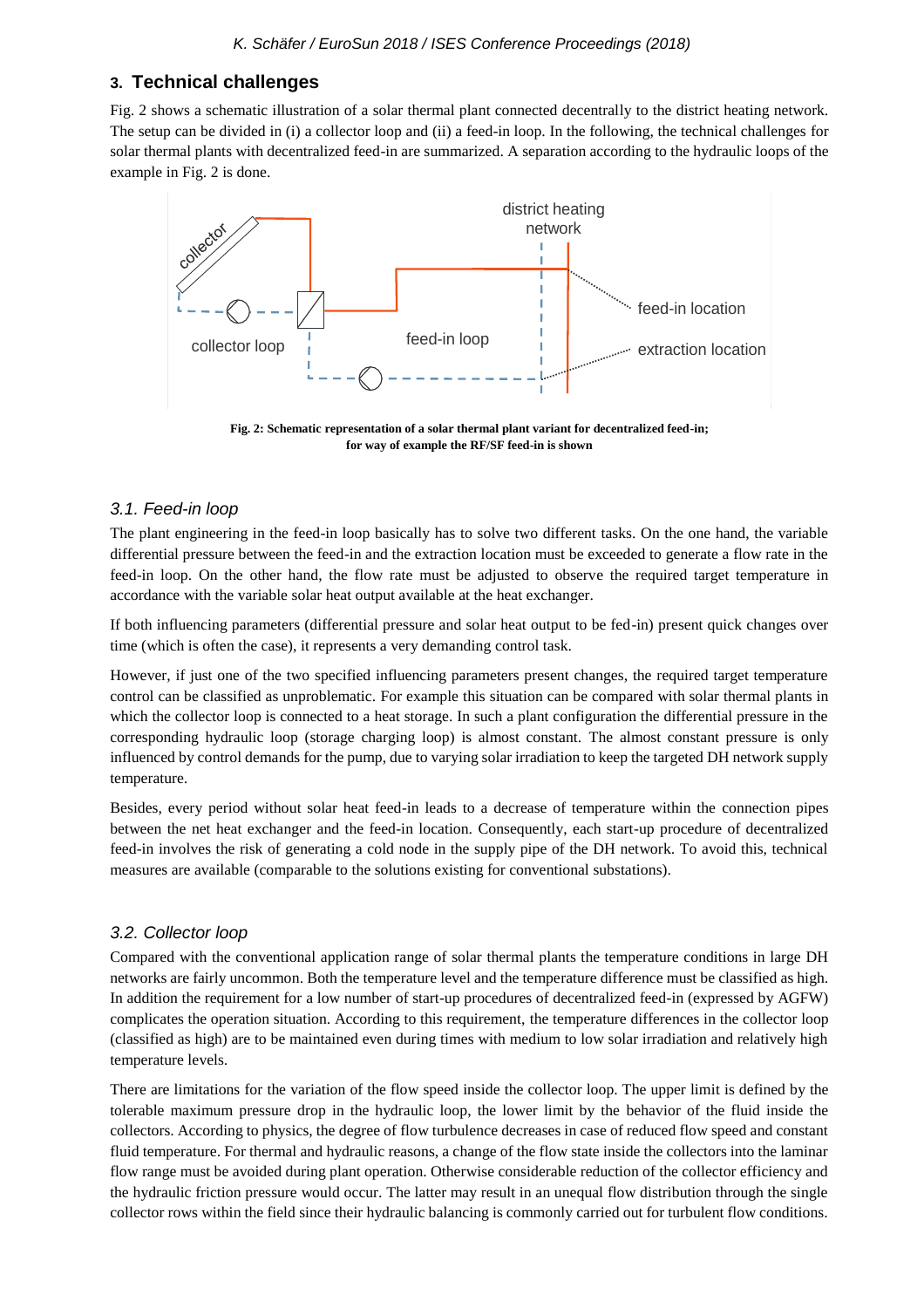# **4. Experimental plant**

This chapter gives some general information about the experimental plant and presents the hydraulic design.

### *4.1. General information about the experimental plant*

In May 2017 the experimental plant was taken into operation. Different companies were involved in the implementation of the plant. The collector field was planned and mounted form the company Wagner Solar GmbH, which used a double-glazed flat plate collector for the project. The detailed hydraulic planning as well as the construction of the feed-in substation was done by Kring TWT GmbH. The plant control and the monitoring system were setup by Samson AG as a subcontractor of Kring TWT GmbH. Fig. 3 and Fig. 4 show the collector field and the feed-in substation.



**Fig. 3: Solar collector field of the experimental plant**



**Fig. 4: Feed-in substation of the experimental plant (deformed panoramic view) [AGFW 2018]**

# *4.2. Hydraulic design of the experimental feed-in substation*

One objective of the project SWD.SOL is to analyze different hydraulic solution approaches for feeding-in solar heat under comparable boundary conditions. In this regard, four hydraulic solution approaches were realized in the setup of the experimental plant. These approaches are presented below. The hydraulic design of the experimental plant is shown in Fig. 6.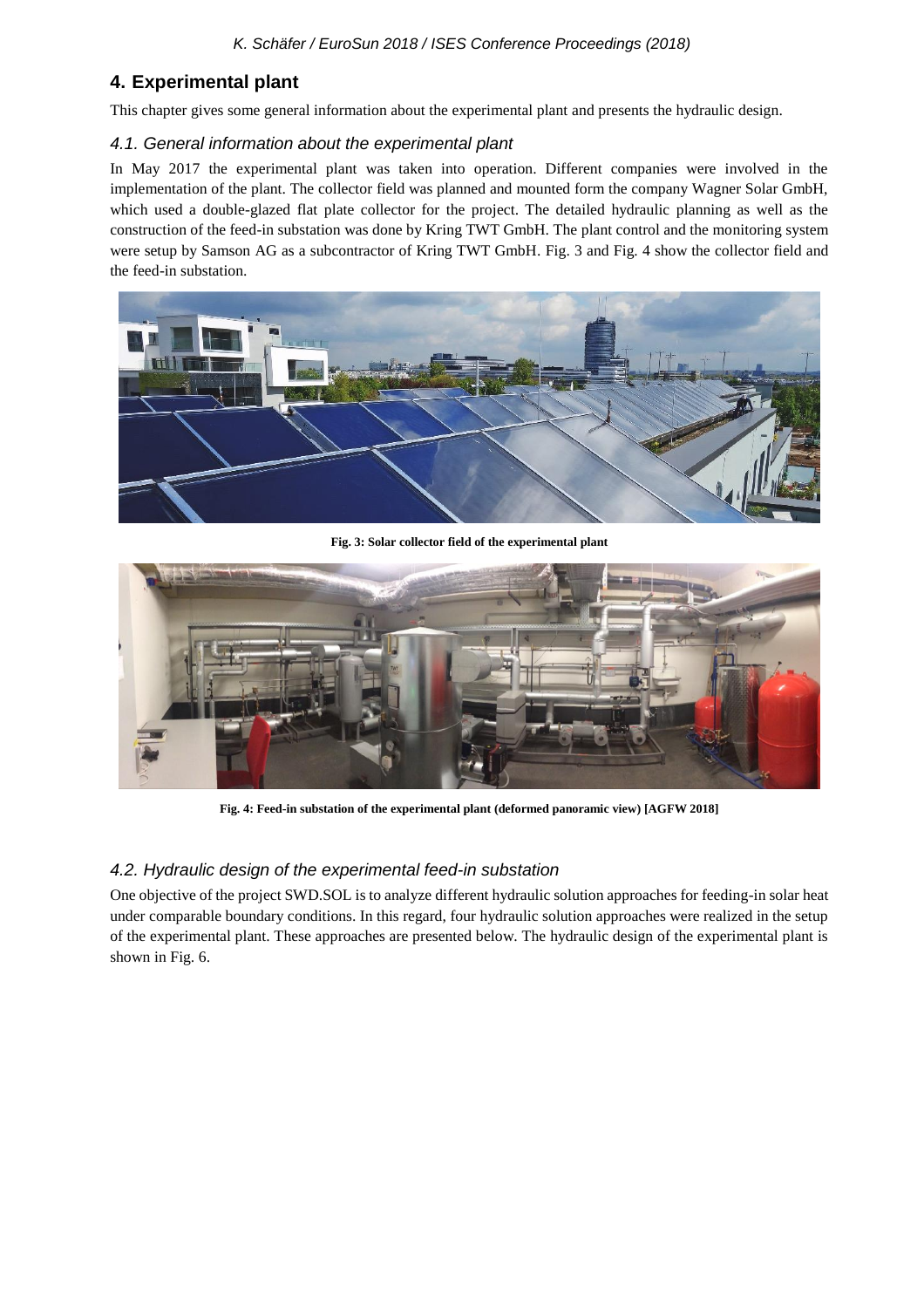### **Hydraulic solution approaches for decentralized feed-in of solar heat**

To solve the presented technical challenges (see chapter 3) different concepts exist. A review of 33 decentral solar thermal feed-in plants (realized in different European countries) shows four basic solution approaches [Schäfer 2014]. These four approaches are implemented in the feed-in loop of the experimental plant. Fig. 5 illustrate the four solution approaches in a schematically way. An individually description of the approaches is given below.



**Fig. 5: Schematic representation of the technical solution approaches within the feed-in loop of realized plants (M: motor control)**

Solution approach L1: pump

Function: Only the pump in the feed-in loop is used as control device. Depending on the operation conditions, the pump must be able to respond to very quick variations of the following parameters:

- a) solar heat to be fed-in
- b) differential pressures to be exceeded between the feed-in and extraction location

Characteristic: On one hand, the control of the approach requires small effort. On the other hand, the solution approach is only productive in case of connection points without strong gradients of the differential pressures between the feed-in and extraction location. Otherwise, a large number of start-up and shut-down procedures of the pump is necessary to maintain the required target temperature range within the feed-in loop.

Solution approach L2: pump + valve

Function: In this context, the control function of the pump is supported by a fast-acting control valve. The pump is primarily used for exceeding the differential pressure. In order to observe the required target temperature during times with fast variations of heat flows inside the collector loop, the fine control of the volume flow is carried out using the control valve.

Characteristic: Even if the differential pressure between the feed-in and extraction location changes quickly, a very good observance of the required target temperature within the feed-in loop combined with a low number of start-up procedures of the pump can be achieved. On the other hand, the resulting increase in flow resistance caused by the control valve leads to higher demand in electrical energy for the pump.

Solution approach L3: pump + bypass

Function: The use of a bypass in the feed-in loop enables the proportionate circulation of the pump's flow rate. The division between the flow rates (fed-in flow rate and circulated flow rate) is carried out in a continuous way. Accordingly, the limitation of the pump's minimum volume flow (reason: self-cooling) does not lead to any restriction with respect to the fed-in flow rates.

Characteristic: The resulting extension of the variation range of fed-in flow rates can reduce the number of start-up and shut-down procedures of the pump especially during conditions with medium and low irradiation. However, if the differential pressure between the feed-in and extraction location changes quickly the same problems as in solution approach L1 occurs.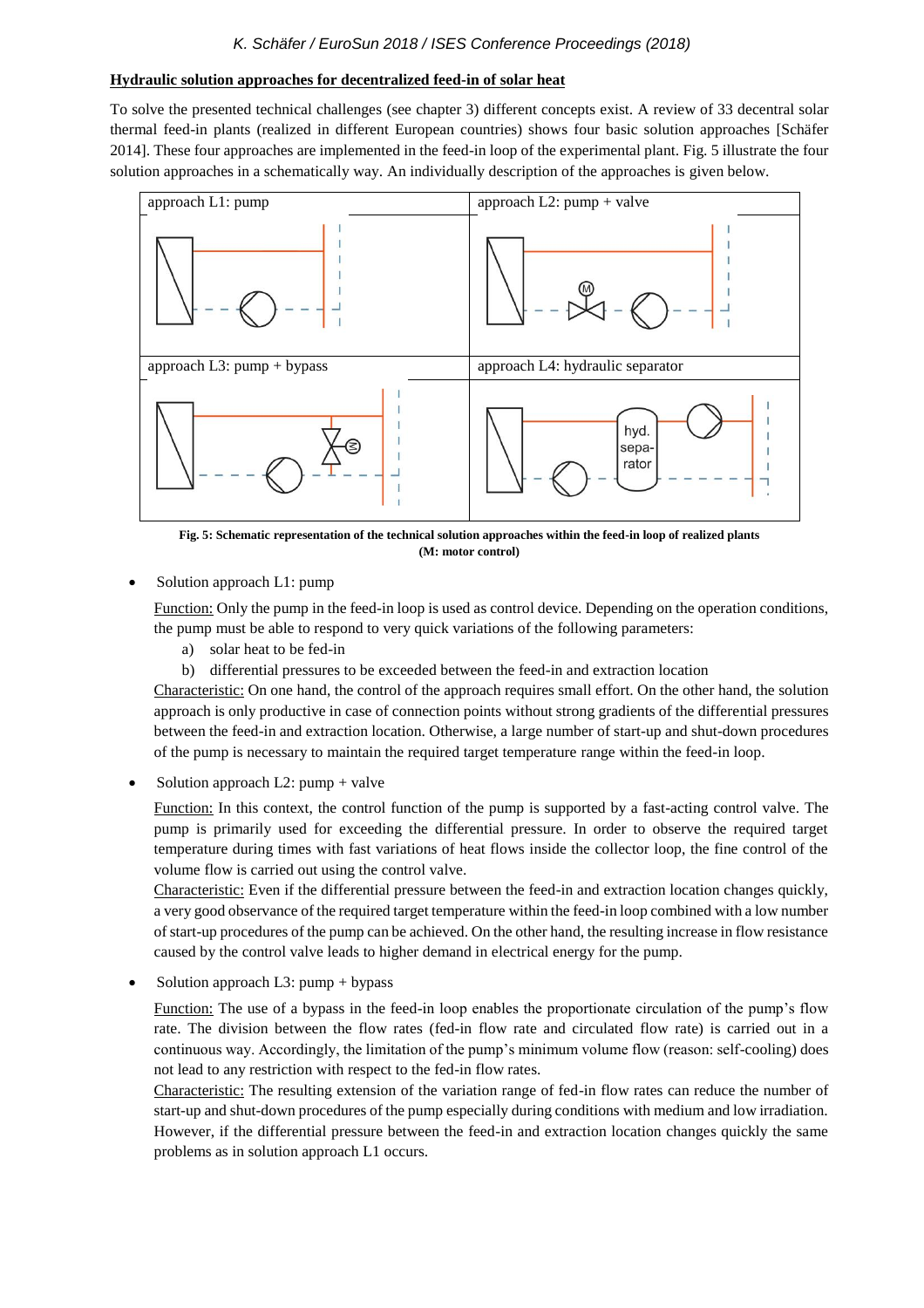### K. Schäfer / EuroSun 2018 / ISES Conference Proceedings (2018)

#### Solution approach L4: hydraulic separator

Function: The feed-in loop is divided into two hydraulic loops by means of a hydraulic separator. This measure clearly simplifies the control task of solar heat feed-in. The pump in the hydraulic loop located between collector loop and hydraulic separator can be regulated just focusing on the required target temperature. To exceed the varying differential pressure between the feed-in and extraction location, the additional pump is used (hydraulic loop between hydraulic separator and connection point in the DH network). Characteristic: The solution approach obtains very good results in observing the target temperature. This also applies to the case of strongly varying differential pressure between the feed-in and extraction location. However, the total costs of the system increase because of the additional components and the number of starts and stops of the feed-in pump can be high. Furthermore, there is a risk of mixing supply and return temperature levels in the hydraulic separator.

#### **Hydraulic design of the experimental plant**

A section of the hydraulic structure from the experimental plant is shown in Fig. 6. For reasons of clarity, the diagram does not contain the full collector circuit and the measurement sensors. To indicate the optional combination of single hydraulic elements in the test setup, they are identified using L1), L2), L3) and L4). The alphabetical designation is in line with the solution approaches presented in the section above. Apart from testing the individual solution approaches, the test setup enables to analyze different combinations of them.



**Fig. 6: Schematic representation of the hydraulic structure of the experimental plant (HS: hydraulic separator)**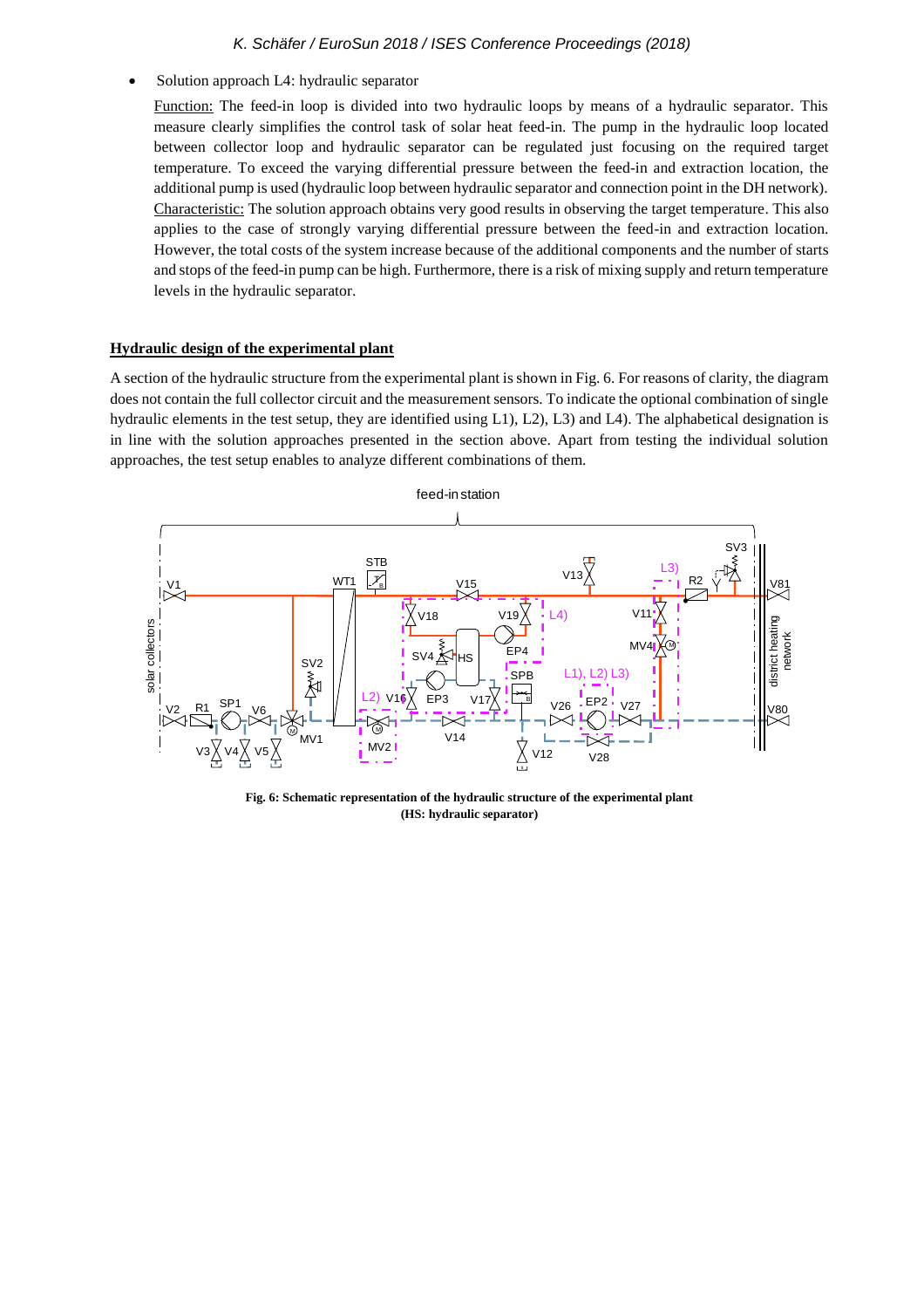# **5. First monitoring results**

This chapter contains first measurement results, which will be followed by an elaboration of possible improvements. The discussed results are based on the hydraulic operation mode L3 (see Fig. 5).

# *5.1 Presentation of measurement results*

The following Figure 7 shows measurement results of the solar heating plant for an example day in August 2018. During this day the sky was clear, which results in a smooth curve of increasing and decreasing solar radiation throughout the day. Therefore, no dynamics in the system caused by clouds can be seen. For the following discussion, Figure 7 is separated by vertical dash-dotted lines in five sections (corresponding numbers are located above the figure).



**Fig. 7: Measurement results for one selected summer day; plant configuration: solution approach L3 (pump + bypass)**

### *Discussion of the operating results*

### Phase 1: First heating phase of the collector loop

Generally, the pump in the collector loop starts operation depending on a characteristic curve that uses the irradiation as an input. On the specific example day, the start of the pump is triggered about 8:00 am. In this first phase, the volume flow created by the pump is constant in the collector loop. The feed-in pump is not yet in operation. As the volume flow in the collector loop is constant and heat is not yet transferred to the feed-in loop, the fluid temperature in the collector loop rises continuously.

### Phase 2: Operation start of the feed-in loop pump

Once the fluid temperature in the collector loop exceeds the pre-defined threshold of 88 °C, the start of the pump in the feed-in loop is triggered. The speed of the pump within the feed-in loop is in case of the operation mode L3 solely based on the pressure difference between the feed-in and extraction location of the DH network. Accordingly, the volume flow generated by the pump is just based on the conditions in the DH network. In order to achieve the required feed-in temperature, liquid in the feed-in loop is recirculated through the bypass. The volume flow in the bypass is regulated by a motor-driven valve, which uses the temperature difference between the feed-in target temperature and the current feed-in temperature as an input. This mode of control allows varying the feed-in flow between 2,200 and 5,000 liters/h. If the feed-in target temperature is not reached, even though the feed-in flow is on its minimum (maximal flow through the bypass), the pump in the feed-in loop stops operation. An interruption of the pump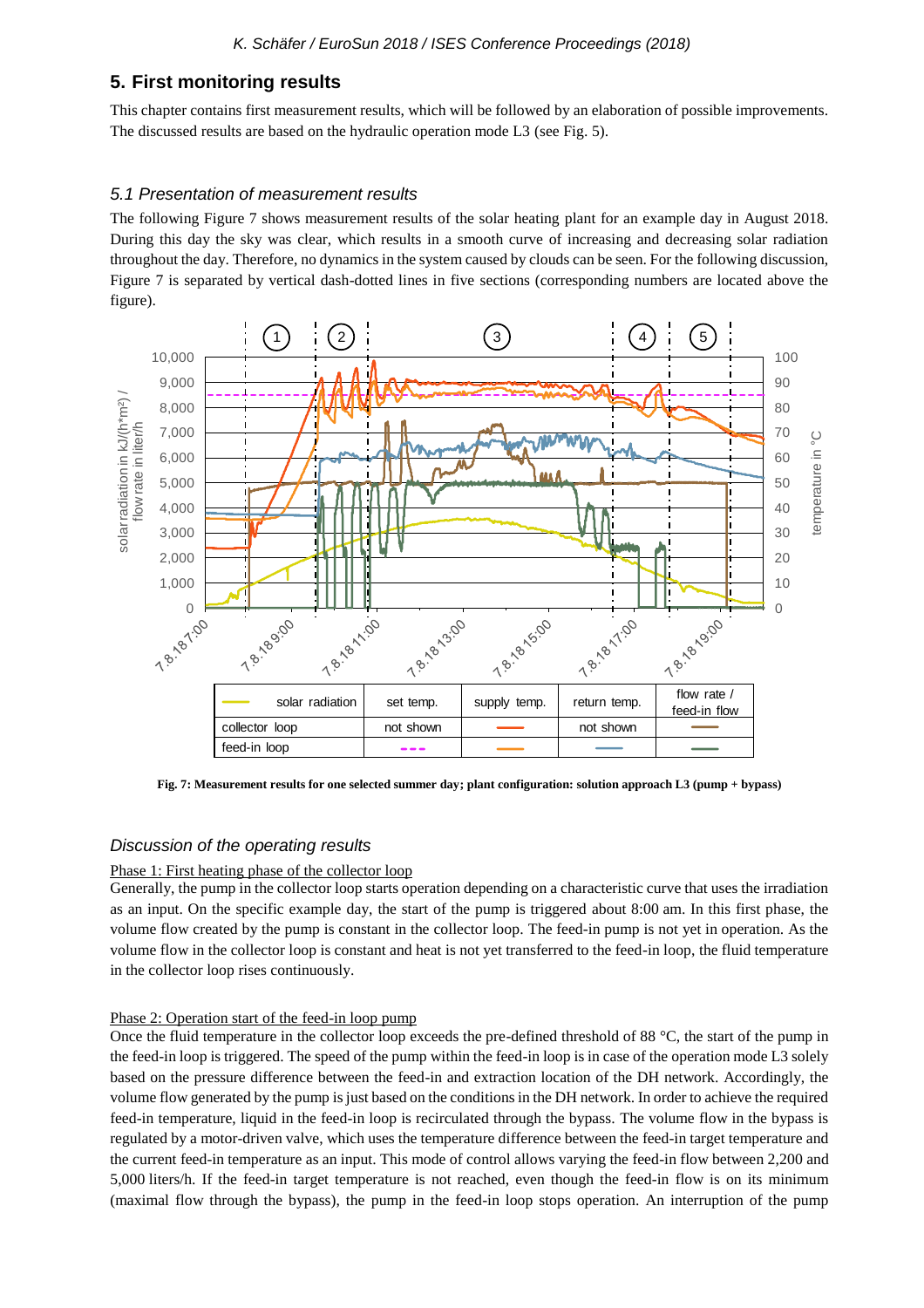### K. Schäfer / EuroSun 2018 / ISES Conference Proceedings (2018)

operation was provoked at 9:50 am, 10:15 am and 10:40 am. These interruptions result in an intermitted feed-in to the DH network and indicate potential for improvement of the control.

#### Phase 3: Continuous supply to the DH network

The solar radiation during phase 3 is sufficiently high to allow a continuous supply to the DH network with the given possible variation of the feed-in flow. Between 10:50 am and 11:50 am high variations in the feed-in temperature cause an adaptation of the volume flow in the collector loop and feed-in loop. This adaptation in volume flow allows keeping the supply temperature in a range of  $\pm$ 5 K from the set point temperature of 88 °C. From 12:00 am onwards, the mismatch between required and currently supplied feed-in temperature is, to the largest extend, insignificant. The only exception is an increase of the feed-in temperature at about 1:50 pm. At this time, the feed-in loop would need a higher volume flow, which was not intended and is therefore not permitted for the given example day.

#### Phase 4: Falling stage of the pump operation in the feed-in loop

After 4:30 pm, the solar radiation is too low to allow for a supply of the required feed-in temperature, even though the collector and feed-in loop operates with the lowest possible flow. At about 5 pm, the temperature in the feed-in loop is below the threshold of 80 °C. Therefore, the pump in the feed-in loop stops operation. Because of this stop, the fluid temperature in the collector loop increases again, which triggers another short operation of the feed-in loop pump in the end of phase 4.

#### Phase 5: Falling stage of the pump operation in the collector loop

With the continuous decrease of solar irradiation on the collector field, the thermal losses of the collector field exceed the energy gains at 6:15 pm, which in turn results in a decrease of the fluid temperature in the collector loop. At 7:10 pm, the pump in the collector loop finally stops operation due to the irradiation, which is below the control characteristic curve for the pump operation.

### *5.2 Potential for improvement and outlook*

Especially phase 2 as well as the beginning and the end of phase 3 offer potential for improvement. Simulations in TRNSYS have shown that depending on the technical possibilities, the intermittent pump operation during phase 2 can be avoided completely. For this avoidance of intermittency, a lower feed-in flow of about 1000 liter/h is required. As the possible lowest feed-in flow of the plant is 2200 liter/h, this cannot be achieved with the current setup. Therefore, suggestions for improvements have been prepared, which shall be implemented and tested in a potential follow-up project of SWD.SOL.

Furthermore, the variation of the feed-in temperature in the beginning of phase 3 implicates improvement potential. Performed simulations point out that on the one hand the minimal and maximal allowed temperature mismatch of the feed-in temperature can be reduced and on the other hand the period to achieve the target feed-in temperature (Fig. 7 between 10:50 am and 11:50 am) can be shortened. To achieve these improvements, a faster variation of the feed-in flow is required. In how far the increased variation speed of the feed-in flow via adjusted values for the PIDcontrol unit is possible will also be elaborated in a potential follow up project of SWD.SOL.

Additionally the relatively early end of phase 3 (4:30 pm) could be delayed. To achieve this delay, the minimum volume flow within the collector loop (currently 5,000 liter/h) has to be reduced. This measure of lowering the pump flow would enable the plant to supply the feed-in target temperature with lower irradiation than in the current control configuration.

# **6. Conclusion**

The decentralized feed-in of solar heat into district heating networks is linked to technical challenges. These challenges were identified and summarized. On this base, an experimental plant with a collector field of 218 m² was developed and realized in Düsseldorf. First monitoring results of the experimental plant show that the plant is able to supply the generated solar heat to the district heating network. During the evaluated feed-in processes, the temperature of the solar heat is equal to the supply temperature of the district heating network or higher (in this case 85 °C). Furthermore, different options to improve the feed-in processes were determined and shall be investigated during the upcoming summer period.